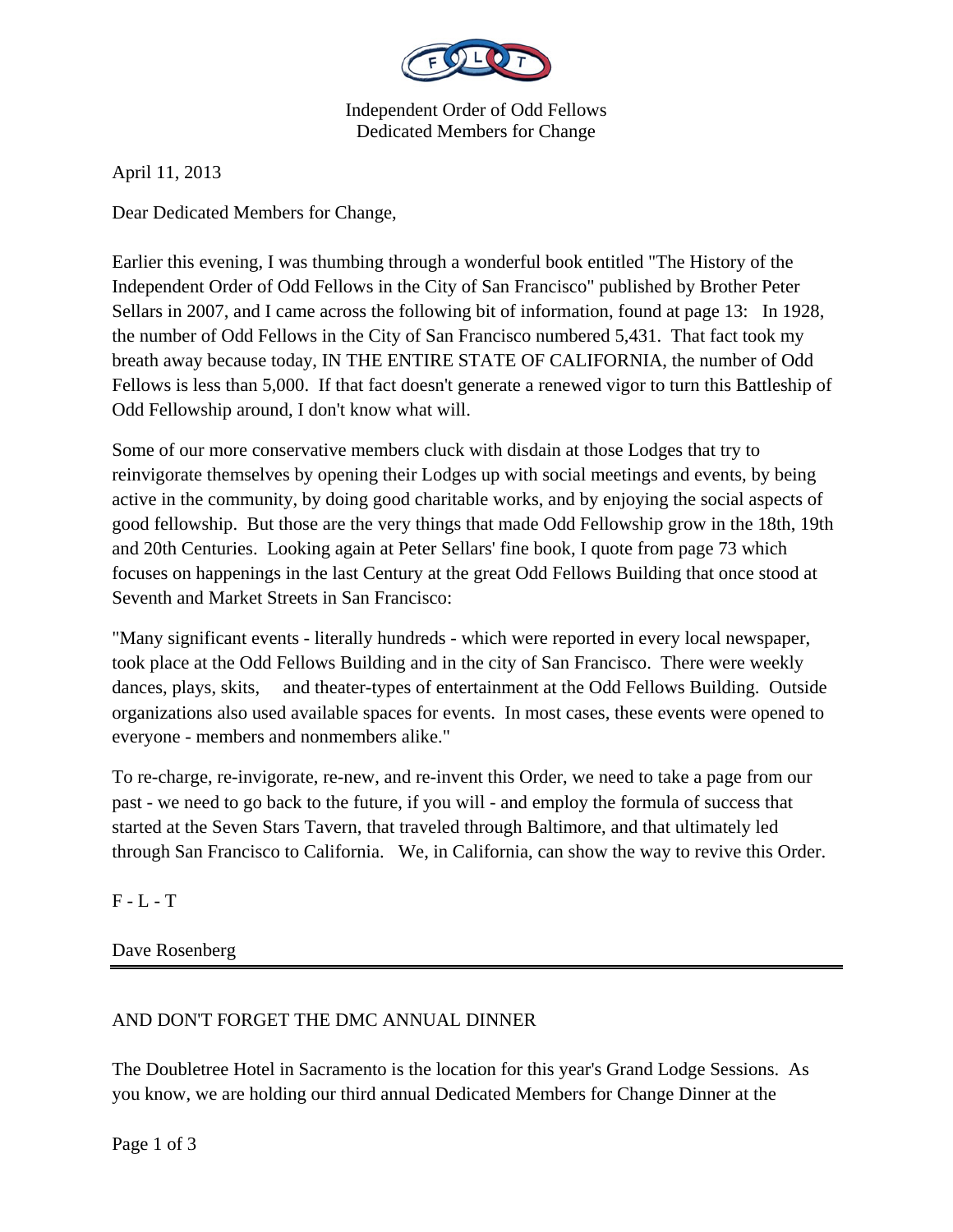

Independent Order of Odd Fellows Dedicated Members for Change

Doubletree Hotel this year on Thursday, May 16. The Hotel has given me the location for the dinner, so please note: The DMC Dinner will be located in Salon 2 and Salon 3 of the California Ballroom.

And please join me in thanking the Lodges and DMC Members who have contributed their funds to subsidize the annual DMC Dinner. These donations are a great gift to members who wish to attend the dinner. Normally, the full course buffet dinner (plus the entertainment) would cost each attendee over \$60. However, as a result of the generosity of these Lodges and DMC Members, we are able to keep the cost of attendance down to just \$25 per person (at least for the first 100 who reserve). THANK YOU to our donors: Davis Lodge #169, Yerba Buena Lodge #15, Los Angeles Lodge #35, Rod Metoyer, Rick Boyles, Wayne Roberts, Peter Sellars, Jerry Worth, and Dave Rosenberg. We have received and have pledges over \$2,500 in donations at this point. We certainly invite any other Lodges and DMC Members who wish to make a contribution to subsidize costs of the dinner to send your check (payable to Dave Rosenberg) to the address listed below. Your donation will be very much appreciated!

A quick reminder that our annual DMC Dinner is coming up in just five weeks, and now is the time to reserve your seat(s) at a special discounted price. As of today's mail, we have received 70 paid reservations. So seats are going really fast! Plan to RSVP and to come by for some relaxation and social time, a great buffet dinner, and some live entertainment. This will be the event you want to attend on Thursday evening, May 16, at Grand Lodge Sessions! The evening will start with no-host cocktails and libations from 5 to 6 p.m., then a buffet dinner from 6 to 7 p.m., and then a few short speeches and live entertainment to round out the evening.

The buffet dinner menu is outstanding:

Romaine & Spinach with Red Onion, Mushrooms, Fried Prosciutto and Goat Cheese Arugula Salad with Fresh Strawberries, Candied Walnuts, Gorgonzola and Walnut Vinaigrette Dungeness Crab and Bay Shrimp Penne Pasta Salad Israeli Cous Cous Salad with Feta Cheese, Dried Fruits, Fresh Herbs and Olive Oil Pan Seared BBQ Free Range Chicken with Peach Compote & Candied Pecans and Glazed Sweet Potatoes Soy Ginger Flank Steak with Teriyaki Sauce and Crispy Fried Onions Lemon Pepper Grilled Tilapia with Caper Sauce and Lemon Basmati Rice with Fresh Dill, Seasonal Fresh Vegetables, Artisan Rolls and Sweet Cream Butter Blueberry Cheesecake and Luscious Lemon Bars

This event is open to members of the Order and their guests. Because of generous donations